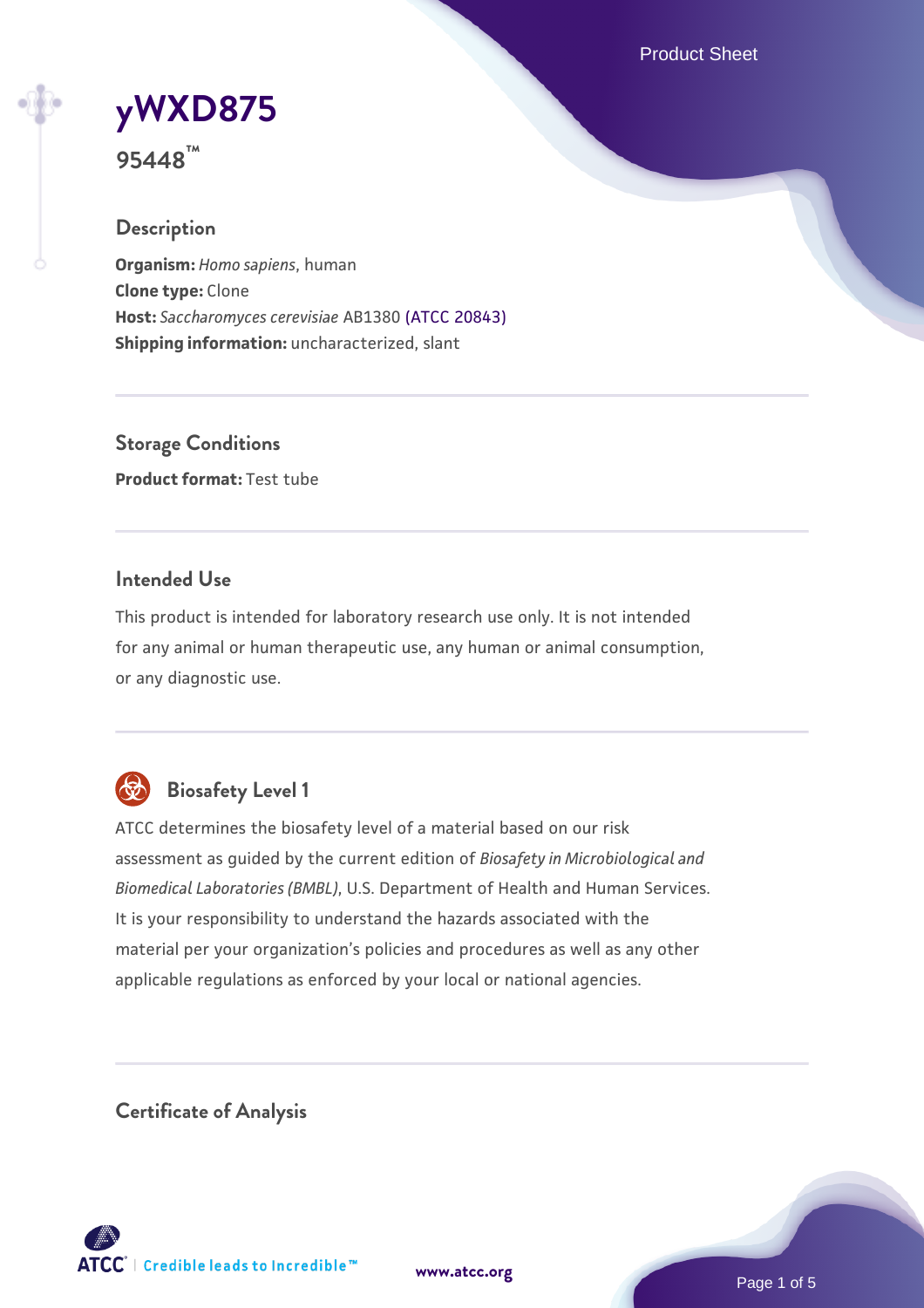

For batch-specific test results, refer to the applicable certificate of analysis that can be found at www.atcc.org.

#### **Insert Information**

**Type of DNA:** genomic **Genome:** Homo sapiens **Chromosome:** X X q24-q28 **Gene name:** DNA Segment, single copy **Gene product:** DNA Segment, single copy [DXS2426] **Gene symbol:** DXS2426 **Contains complete coding sequence:** Unknown **Insert end:** EcoRI

#### **Vector Information**

**Construct size (kb):** 150.0 **Intact vector size:** 11.454 **Vector name:** pYAC4 **Type of vector:** YAC **Host range:** *Saccharomyces cerevisiae*; *Escherichia coli* **Vector information:** other: telomere, 3548-4235 other: telomere, 6012-6699 Cross references: DNA Seq. Acc.: U01086 **Cloning sites:** EcoRI **Markers:** SUP4; HIS3; ampR; URA3; TRP1 **Replicon:** pMB1, 7186-7186; ARS1, 9632-10376

# **Growth Conditions**

**Medium:** 



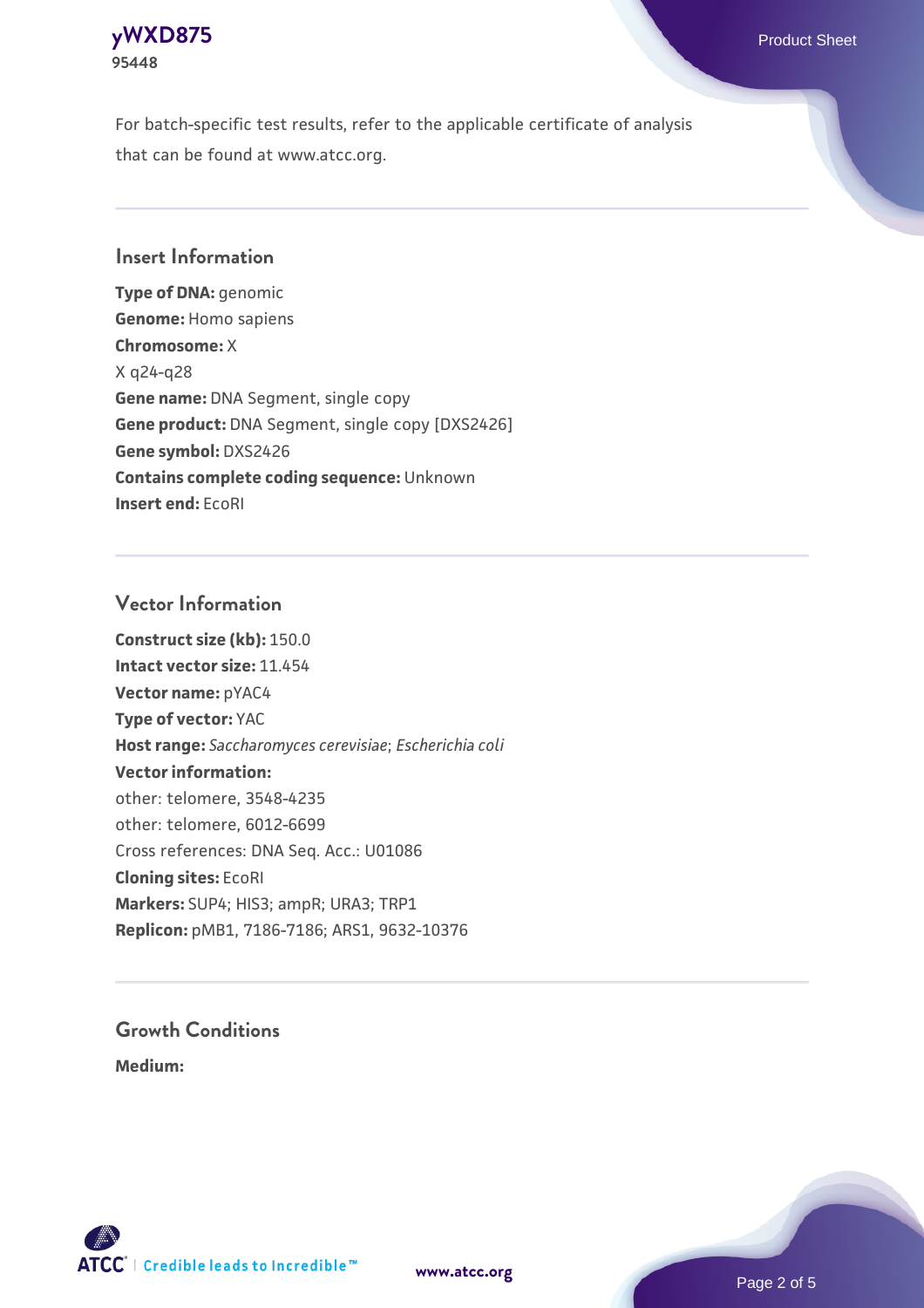**[yWXD875](https://www.atcc.org/products/95448)** Product Sheet **95448**

[ATCC Medium 1245: YEPD](https://www.atcc.org/-/media/product-assets/documents/microbial-media-formulations/1/2/4/5/atcc-medium-1245.pdf?rev=705ca55d1b6f490a808a965d5c072196) **Temperature:** 30°C

#### **Notes**

More information may be available from ATCC (http://www.atcc.org or 703- 365-2620).

### **Material Citation**

If use of this material results in a scientific publication, please cite the material in the following manner: yWXD875 (ATCC 95448)

#### **References**

References and other information relating to this material are available at www.atcc.org.

#### **Warranty**

The product is provided 'AS IS' and the viability of ATCC® products is warranted for 30 days from the date of shipment, provided that the customer has stored and handled the product according to the information included on the product information sheet, website, and Certificate of Analysis. For living cultures, ATCC lists the media formulation and reagents that have been found to be effective for the product. While other unspecified media and reagents may also produce satisfactory results, a change in the ATCC and/or depositor-recommended protocols may affect the recovery, growth, and/or function of the product. If an alternative medium formulation or reagent is used, the ATCC warranty for viability is no longer



**[www.atcc.org](http://www.atcc.org)**

Page 3 of 5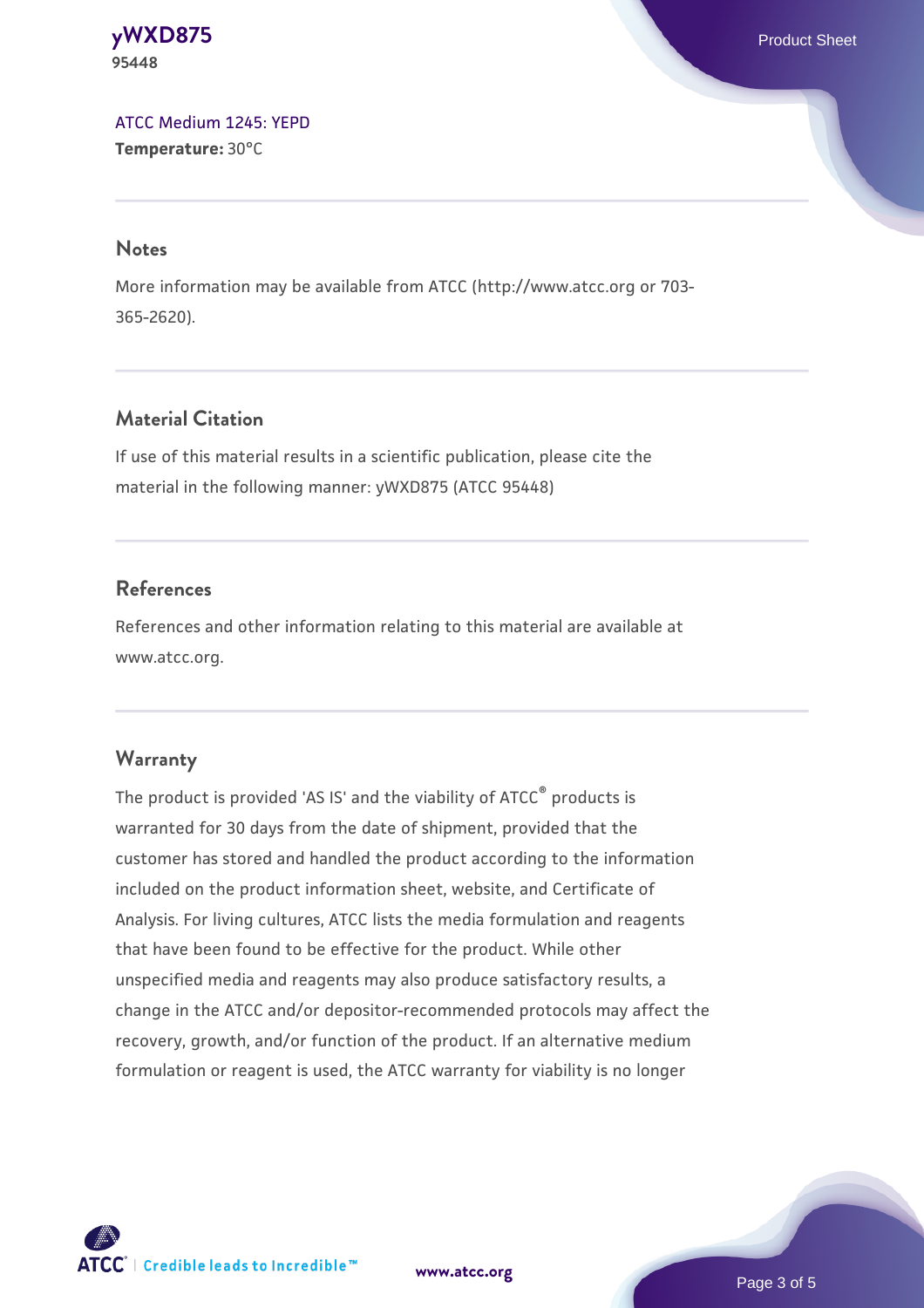**[yWXD875](https://www.atcc.org/products/95448)** Product Sheet **95448**

valid. Except as expressly set forth herein, no other warranties of any kind are provided, express or implied, including, but not limited to, any implied warranties of merchantability, fitness for a particular purpose, manufacture according to cGMP standards, typicality, safety, accuracy, and/or noninfringement.

#### **Disclaimers**

This product is intended for laboratory research use only. It is not intended for any animal or human therapeutic use, any human or animal consumption, or any diagnostic use. Any proposed commercial use is prohibited without a license from ATCC.

While ATCC uses reasonable efforts to include accurate and up-to-date information on this product sheet, ATCC makes no warranties or representations as to its accuracy. Citations from scientific literature and patents are provided for informational purposes only. ATCC does not warrant that such information has been confirmed to be accurate or complete and the customer bears the sole responsibility of confirming the accuracy and completeness of any such information.

This product is sent on the condition that the customer is responsible for and assumes all risk and responsibility in connection with the receipt, handling, storage, disposal, and use of the ATCC product including without limitation taking all appropriate safety and handling precautions to minimize health or environmental risk. As a condition of receiving the material, the customer agrees that any activity undertaken with the ATCC product and any progeny or modifications will be conducted in compliance with all applicable laws, regulations, and guidelines. This product is provided 'AS IS' with no representations or warranties whatsoever except as expressly set forth herein and in no event shall ATCC, its parents, subsidiaries, directors, officers, agents, employees, assigns, successors, and affiliates be liable for indirect, special, incidental, or consequential damages of any kind in connection with or arising out of the customer's use of the product. While reasonable effort is made to ensure authenticity and reliability of materials on deposit, ATCC is not liable for damages arising from the misidentification or



**[www.atcc.org](http://www.atcc.org)**

Page 4 of 5